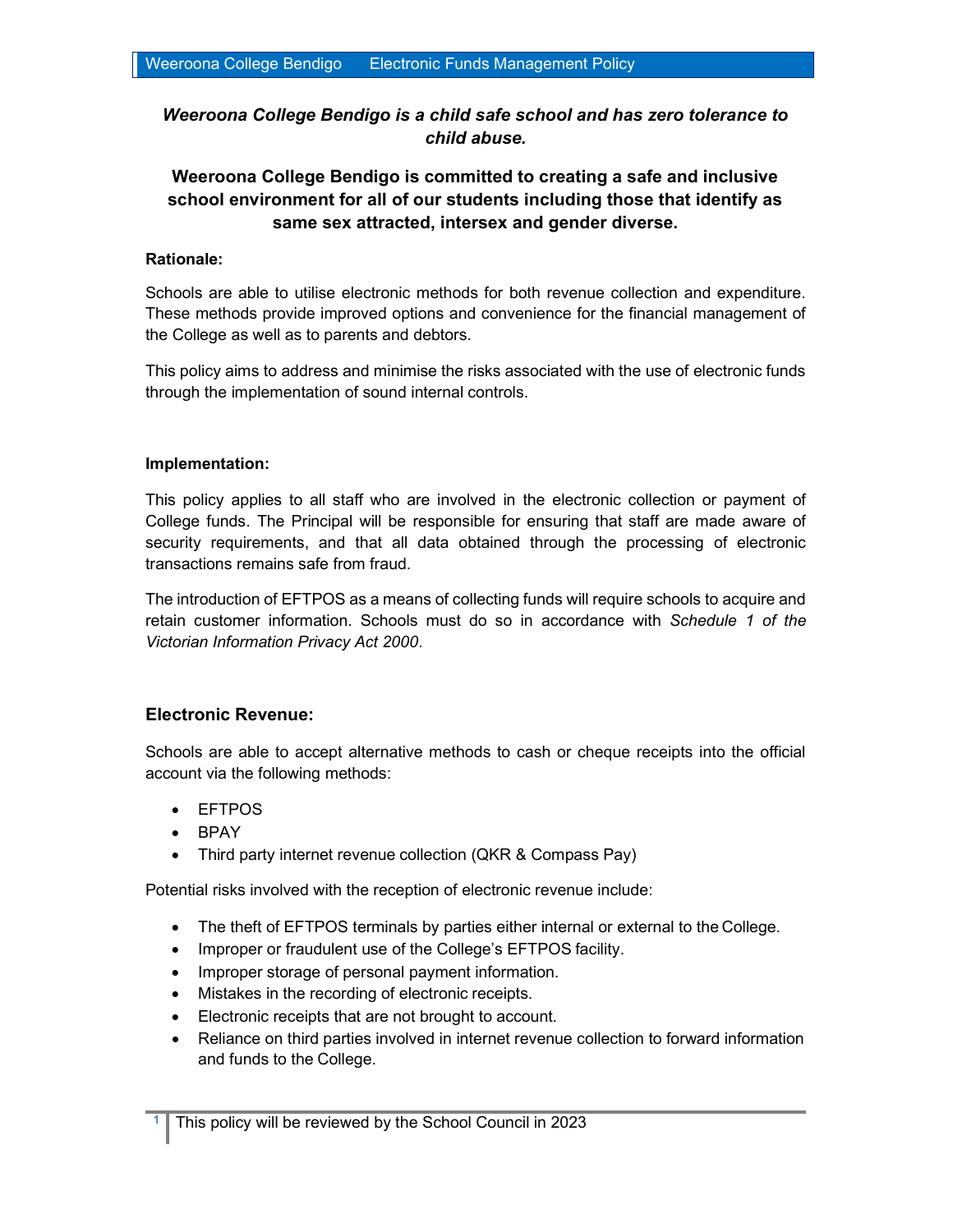## Electronic Funds Transfer Point of Sale (EFTPOS)

The College can accept non-cash electronic payments by way of credit and debit card transactions through the Administration Office and Canteen. The use of EFTPOS allows the College to increase the options and convenience provided to parents, as well as improves security by reducing the amount of cash handled and kept on the premises.

## EFTPOS transactions include those received in person only.

The following internal controls relevant to the use of the College's EFTPOS facility must be adhered to:

#### Segregation of Duties and Supervision

- The Principal and Business Manager must under no circumstances process EFTPOS transactions.
- The processing of EFTPOS transactions is limited to the staff members who have been authorised as EFTPOS terminal users by College Council on the 'Annual Endorsement of Financial Procedures' document.
- The Business Manager performs regular bank reconciliations which confirm the existence of EFTPOS receipts processed.
- Daily banking is balanced to the receipt batch and bank deposit slip to confirm that EFTPOS transactions have been recorded correctly. Daily banking is verified by a second staff member who did not process the receipts.

#### Physical Controls

- The College's EFTPOS terminals are housed in the Administration Office and Canteen and are out of sight to external parties unless in use.
- The terminal is password locked and only the users of the terminal are aware of this password.
- EFTPOS receipts and personal information relating to MOTO payments are filed securely with banking reports.

#### Arithmetical and Accounting Controls

- All receipts processed through the EFTPOS terminal must also be processed as a receipt in Cases21.
- The 'customers copy' of the EFTPOS receipt must be provided to the customer along with the receipt generated by Cases21.
- The EFTPOS terminal must be settled each day and the result of the settlement report compared to the actual EFTPOS receipts recorded in Cases21.
- Regular bank reconciliations are performed by the Business Manager in which EFTPOS receipts recorded in Cases21 are independently verified to the bank statement.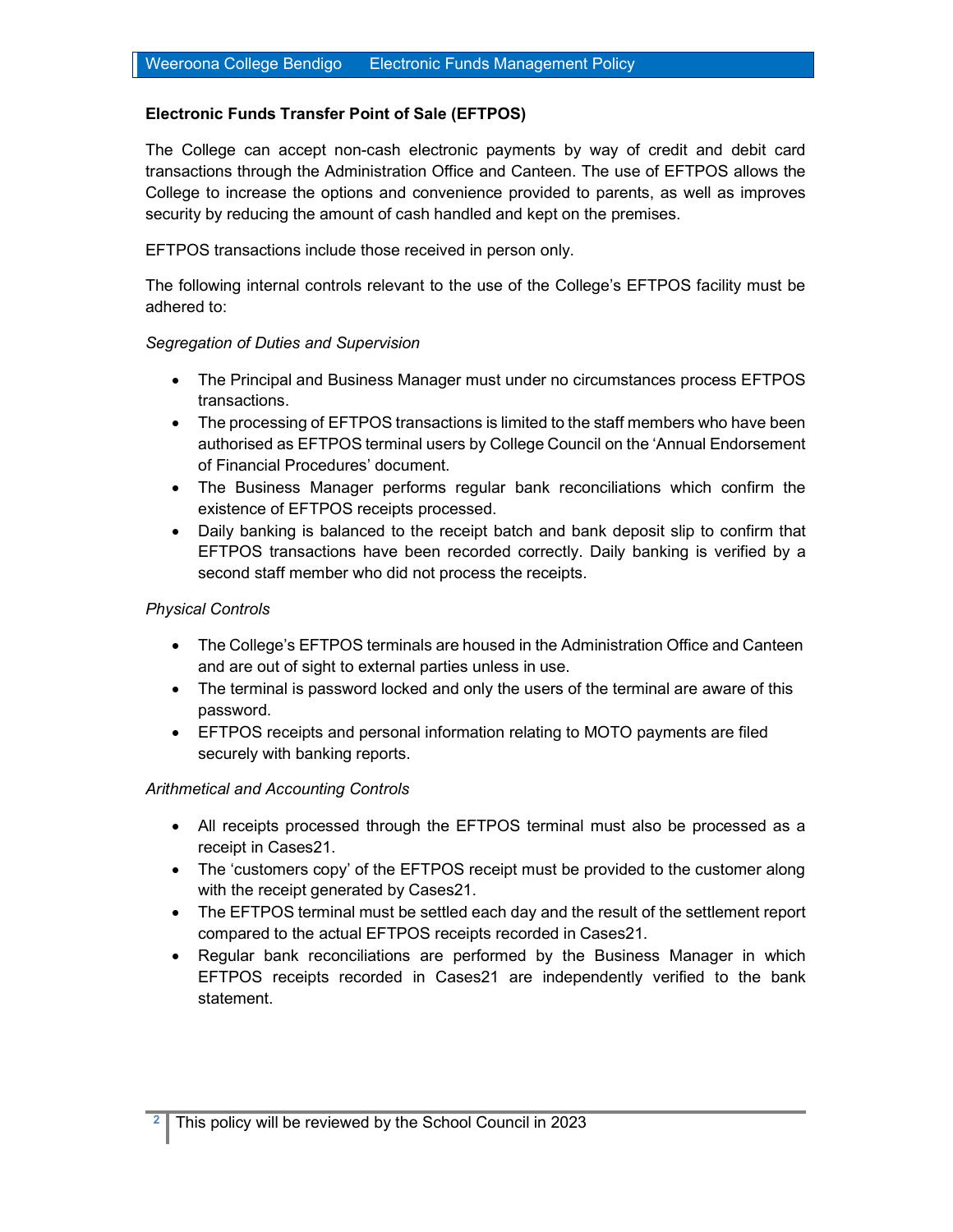#### Processing transactions

- The College must only process transactions to accept invoice payments ie. Family charges, sundry debtors, trading operations etc. The College must not undertake transactions which provide 'cash' to the customer.
- The maximum amount of a credit/debit card transaction is determined by the cardholder's limit.
- A customer's PIN must never be recorded by the College.
- Both the merchant and customer copies of an EFTPOS transaction must be printed. The merchant copy must be retained for audit purposes.
- Certain details of MOTO transactions must be entered in the College's EFTPOS Register.
- EFTPOS receipts may be included in a normal receipt batch with other cash/cheque receipts that is updated at the end of each day to minimise the number of batches opened each day.

## Transaction Processing Errors

- If it is determined at the time of the transaction and prior to entering the receipt on Cases21 that an error has occurred, for example an incorrect amount is processed, the transaction may be voided via the EFTPOS terminal. The authorised officer will refer to the instructions provided in the EFTPOS facility user guide to ensure that this is processed correctly.
- Voided transactions must be processed on the same day as the original transaction. After this period a refund can only be processed by way of cheque or direct deposit through Cases21.
- Copies of both the original and voided transaction must be retained for audit purposes and where appropriate, an explanatory note should be filed with these.
- The voided transaction details should be recorded in the College's EFTPOS Register.
- The staff member responsible for a voided transaction must communicate the details of the transaction with the Business Manager.

## EFTPOS Information to be retained by the College

- EFTPOS policy approved by College Council (this policy)
- Register of approved users
- Register of voided transactions
- Documents containing MOTO transaction details
- Merchant copies of EFTPOS receipts and settlement documents
- Applicable Cases21 reports

## BPAY

The College offers BPAY as an electronic payment option to parents and sundry debtors. Each payer has a unique BPAY reference number which increases the accuracy of each receipt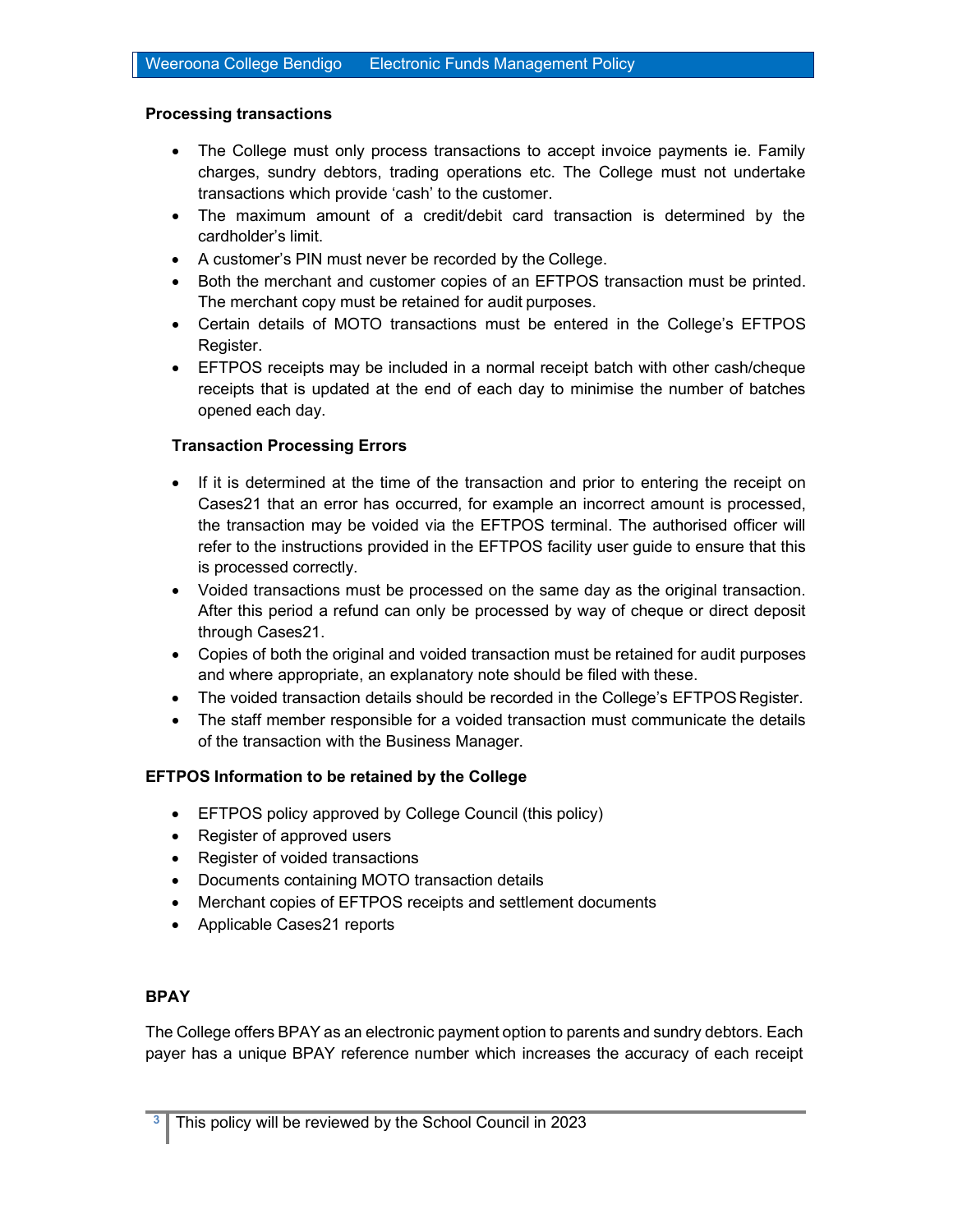recorded. BPAY receipts are automatically received by Cases21 with little opportunity for human error.

BPAY receipt batches may be processed by any authorised officer as listed on the 'Annual Endorsement of Financial Procedures' that is approved by College Council.

BPAY receipts recorded in Cases21 are verified independently against the official account bank statement during the bank reconciliation process.

#### Third Party Internet Revenue Collection

## QKR App

The QKR school payment application allows parents to conveniently make payment for canteen orders.

A daily report of QKR transactions must be accessed by an authorised user from the QKR website to check for and subsequently process all QKR receipts in Cases21.

QKR receipts will be independently verified with the Official Account bank statement to ensure that the third party has passed along all funds to the College.

#### Compass

Compass School Manager allows parents to pay for any school costs including upcoming College excursions and events through the Compass website.

A daily report of Compass transactions must be accessed by an authorised user from the CompassPay website to check for and subsequently process all Compass receipts in Cases21.

Compass receipts will be independently verified with the official account bank statement to ensure that the third party has passed along all funds to the College.

# Electronic Expenditure:

Electronic (internet) banking allows the College to undertake various banking functions in a timely manner such as checking account balances, transferring funds between accounts and paying creditor invoices by direct deposit or direct debit.

All electronic payments must be processed in line with the Department's financial guidelines.

Potential risks involved in the processing of expenditure electronically include:

- Insufficient segregation of duties when processing electronic payments.
- Mistakes in the processing of electronic payments.
- Fraudulent or corrupt activities in relation to College bank accounts.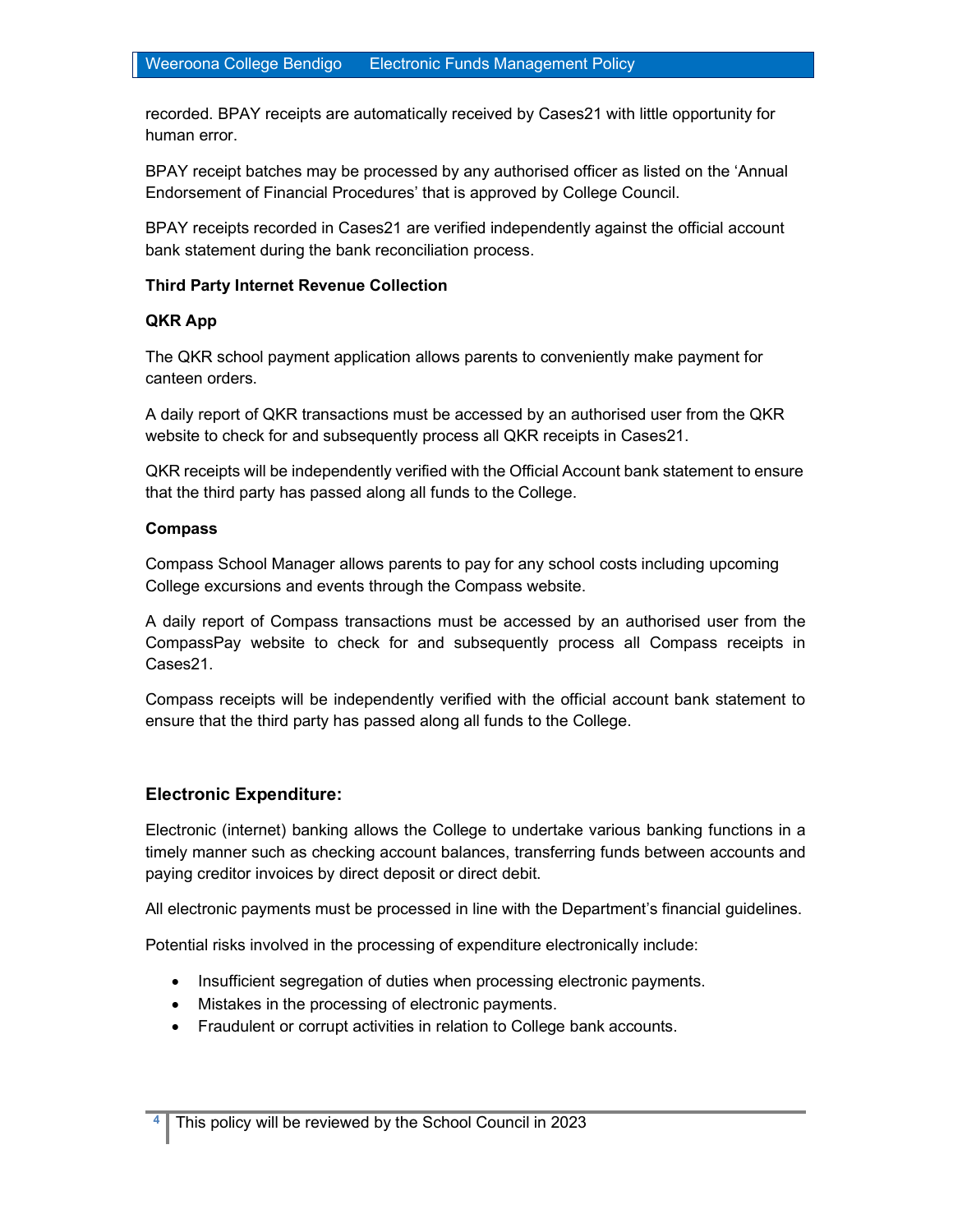The following internal controls must be adhered to when processing electronic payments:

## Segregation of Duties and Supervision

- All electronic payments and transfers require the authorisation of two account signatories (the Principal and one College Council nominee).
- The Business Manager must never be able to authorise electronic payments but does have online access to the College bank accounts for monitoring and uploading of payments purposes.

## Physical Controls

- All users of the College's online banking facility must keep their log in details secure and confidential.
- The banking website should only be accessed from devices that meet appropriate IT safety regulations.
- Documentation relating to all electronic payments such as purchase orders, tax invoices and payment vouchers must be retained by the College and presented to the account signatories for review prior to any payment being authorised online.

## Arithmetical and Accounting Controls

 Regular bank reconciliations are performed by the Business Manager and approved by the Principal each month in which bank account movements are compared with Cases21 transactions to ensure that all transactions are accurately recorded and not omitted.

## Direct Debit

The direct debit facility allows an external party to remove or 'sweep' funds pertaining to a prearranged amount and date from the College's Official Bank Account on a regular basis. The College allows the use of direct debit for the following types of payments:

- School Level Payroll
- **•** Utilities
- Lease payments
- Selected creditors such as fuel card providers and Coles where payment terms are important to avoid incurring financial penalties.

The use of direct debit does not negate any of the financial procedures required of other payment methods. Direct debit payments must still be accompanied by a purchase order, tax invoice and a payment voucher authorised by two bank account signatories.

## Direct Deposit

The direct deposit facility allows a creditor to be paid by way of BSB and Account number. Each creditor's bank account details must be entered accurately in Cases21 creditor module. An invoice paid by direct deposit in Cases21 produces a payment file that can then be uploaded to the College's banking software. This minimises the risk that a payment will be fraudulently modified between Cases21 and the College's bank account and also reduces the